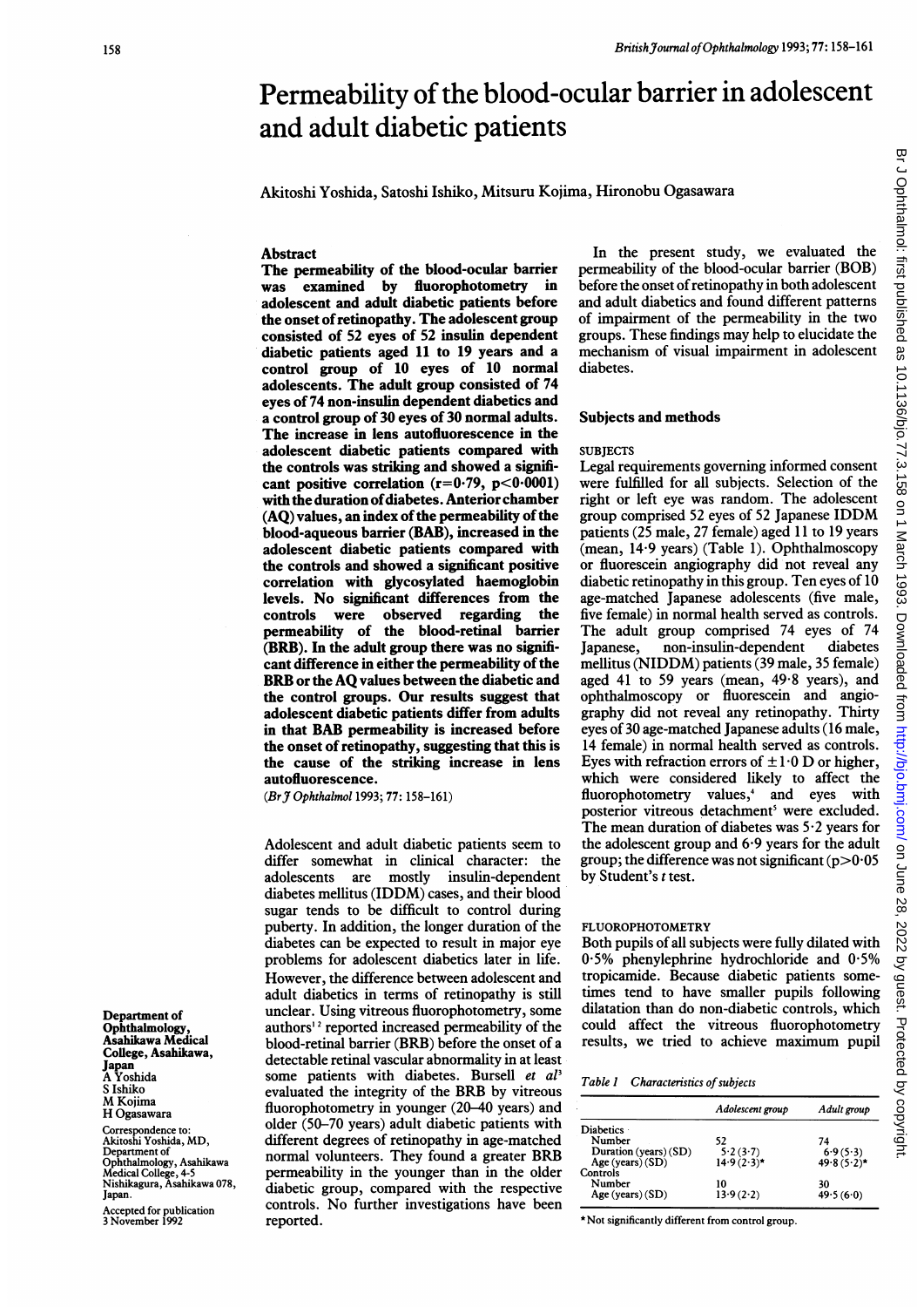dilatation  $(7.5-8.0 \text{ mm})$  and excluded patients with poor pupil dilatation from the study.

The fluorophotometer used has been described previously. $6-10$  Briefly, we employed a modified Haag-Streit model 360 slit-lamp to record equivalent fluorescein concentration profiles in the ocular media. The angle between illumination and measuring light paths was 14 degrees, and the beam dimensions at the focal plane in the air were  $3.0 \text{ mm} \times 150 \text{ µm}$  and  $2.8 \text{ mm} \times 150 \text{ µm}$ , respectively. The axial resolution of the instrument is  $1.85$  mm, and sample volume is  $0.38$  ml.<sup>6</sup> The meter readings of this system were related linearly to the fluorescein concentrations in a range from  $7.0 \times 10^{-11}$  to  $8.0 \times 10^{-7}$  g/ml. The average reproducibility of the measurements was determined previously<sup>6</sup> from the lens autofluorescence and the vitreous value <sup>3</sup> mm from the retina at the preinjection baseline recording as well as the calculated inward permeability of the BRB  $(P_{in})$  following the injection of 10% sodium fluorescein in 10 eyes of 10 normal subjects. Two measurements were made on each subject at different times under the same experimental conditions. The average reproducibility was 4-3% for lens autofluorescence, 8-5% for vitreous values and 10.0% for  $P_{in}$  values.

After topical anaesthesia with  $\overline{0.4\%}$  benoxinate hydrochloride for each measurement, a low vacuum contact lens was placed on the cornea using methylcellulose solution. All measurements along the optical axis were taken before (baseline) and 60 minutes after antecubital vein injection of 10% sodium fluorescein (Fluorescite, Alcon, Fort Worth, TX, USA) at <sup>a</sup> dose of 7 mg/kg of body weight.

To determine the concentration of free, protein unbound fluorescein (PUF) in plasma, blood was taken from the antecubital vein on the side opposite the dye injection at 10 and 65 minutes after fluorescein injection by a method described previously." Briefly, plasma was separated from 2 ml of blood by centrifugation at 1500 g for 15 minutes, and then centrifuged in an ultrafiltration membrane cone (MPS-1, Amicon, Danvers, MA, USA) at 2000 g for approximately 15 minutes. The fluorescence of the ultrafiltrate then was measured with a fluorophotometer.

Since the autofluorescence of the crystalline

|             | Table 2 Lens autofluorescence $(\times 10^{-7}$ g/ml fluorescein |
|-------------|------------------------------------------------------------------|
| equivalent) |                                                                  |

|                | Adolescent group      | Adult group          |
|----------------|-----------------------|----------------------|
| Diabetics (SD) | $0.7(0.4)$ *          | $2.5(0.8)$ *         |
| Controls (SD)  | $(n=52)$<br>0.4(0.05) | $(n=74)$<br>1.9(0.4) |
|                | $(n=10)$              | $(n=30)$             |

\* Significantly different from control group, p<0 <sup>01</sup>



|                | Adolescent group                    |                      | Adult group                           |                                                  |                      |                                                  |
|----------------|-------------------------------------|----------------------|---------------------------------------|--------------------------------------------------|----------------------|--------------------------------------------------|
|                | $P_{in}$<br>(×10 $^{\circ}$ cm/min) |                      | $D-p$<br>(×10 ' cm <sup>2</sup> /min) | ${\bf P}_{in}$<br>$(\times 10$ $\degree$ cm/min) |                      | $D-p$<br>(×10 <sup>+</sup> cm <sup>2</sup> /min) |
| Diabetics (SD) | $7.9(3.9)$ *                        |                      | $9.1(4.2)$ *                          | $8.6(3.6)$ *                                     |                      | $17.9(10.8)$ *                                   |
| Controls (SD)  | 6.4(2.5)                            | $(n=52)$<br>$(n=10)$ | 9.1(4.7)                              | 9.1(3.1)                                         | $(n=74)$<br>$(n=30)$ | 18.4(14.7)                                       |

 $P_{\text{in}}$ =inward permeability of the blood-retinal barrier;  $D-p$ =diffusion coefficient in posterior vitreous.

\* Not significantly different from control group.

|                | Adolescent group         | Adult group          |
|----------------|--------------------------|----------------------|
| Diabetics (SD) | $2.0(0.8)$ *<br>$(n=52)$ | 2.5(1.1)<br>$(n=74)$ |
| Controls (SD)  | 0.9(0.3)<br>$(n=10)$     | 2.3(1.1)<br>$(n=30)$ |

AQ=anterior chamber.

\* Significantly different from control group, p<0 0001. tNot significantly different from control group.

lens can be recorded as the large signal that has one peak with a slit-lamp fluorophotometer like ours,<sup>312</sup> the lens autofluorescence was obtained from the centre of the lens peak.

To determine the permeability of the BRB using our computer simulation technique, $713$ we adopted the values from 14 dispersed sampling points. Serial vitreous fluorophotometry measurements were used to derive these points. For example, to determine the anterior vitreous value, seven points were used with a  $0.5$  mm interval starting at a point  $2.5$  mm posterior from the centre of the crystalline lens. To determine the posterior vitreous value, seven points were used with a  $0.5$  mm interval located between  $3.0$ and  $6.0$  mm anterior to the retinal surface. These<br>virreous fluorophotometry readings were fluorophotometry readings corrected for the baseline value to calculate the fluorescein concentrations.

Based on this eye model, dye kinetics in the vitreous cavity were simulated, and the  $P_{\text{in}}$  and the diffusion coefficient in the posterior vitreous  $(D-p)$  were estimated for each eye.<sup>713</sup>

Because it is difficult to derive a permeability coefficient of the blood-aqueous barrier (BAB) with our present simulation method, anterior chamber (AQ) values were used as indices in estimating the permeability of the BAB. To obtain AQ values, baseline fluorescence was subtracted from the 60-minute postinjection value at the centre of the anterior chamber, and then these figures were divided by the dynamic changes in PUF concentration:

 $AO$  values  $=$ 60-min AQ values - baseline AQ values





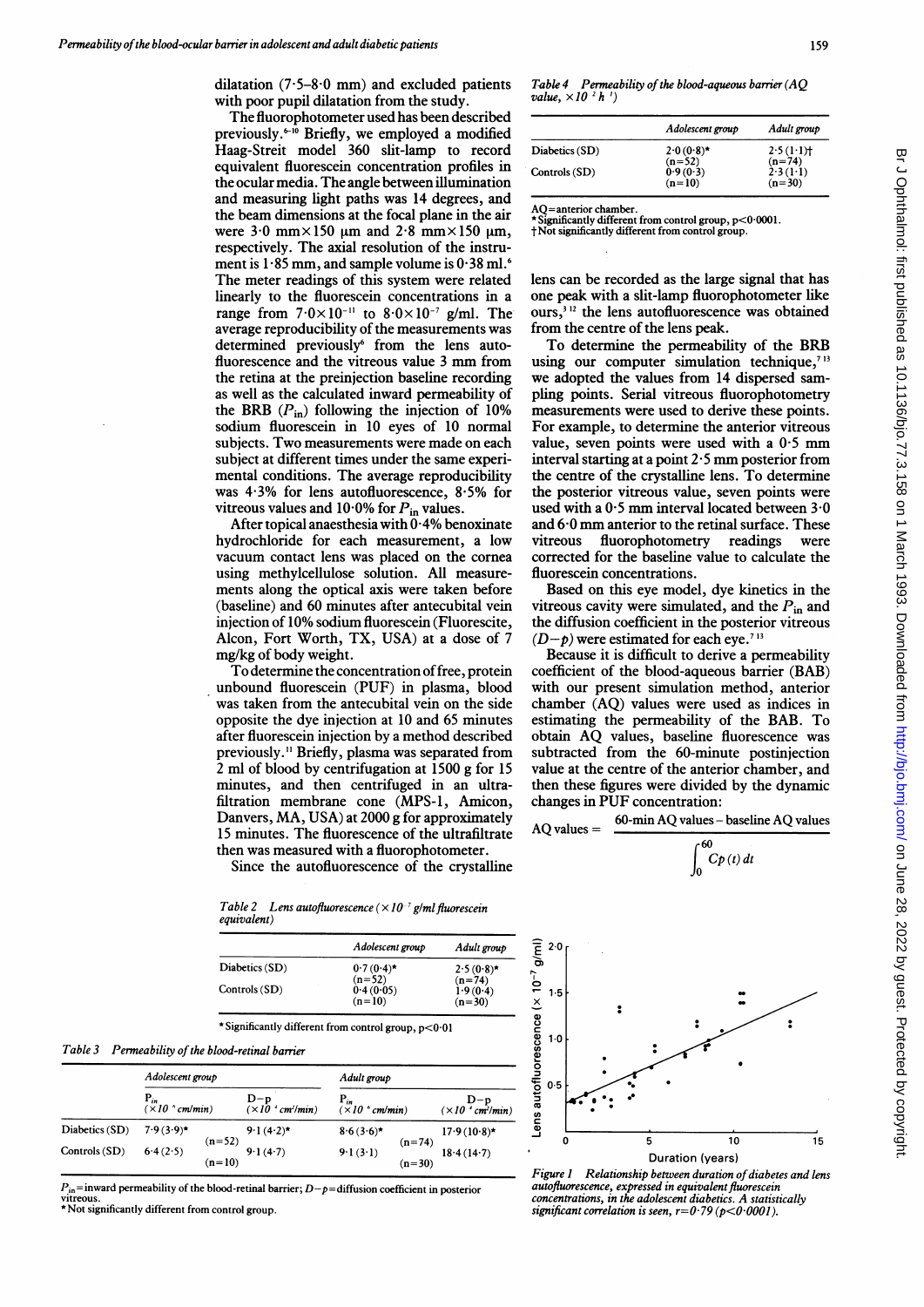|                              | Adolescent diabetics    | Adult diabetics                |
|------------------------------|-------------------------|--------------------------------|
| Duration of diabetes vs lens |                         |                                |
| autofluorescence             | $r=0.79$                | $r = 0.04$<br>(NS)             |
| $HbA_1$ , vs $P_{in}$        | $(p<0.0001)$<br>r=-0.10 | $r = 0.32$                     |
|                              | (NS)                    | (p<0.01)<br>$\ddot{r} = -0.12$ |
| $HbA_1$ , vs AQ value        | $r=0.32$<br>$(n=0.03)$  | (NS)                           |

 $HbA_{1c}$ =glycosylated haemoglobin level in blood;  $P_{in}$ =inward ability of the blood-retinal barrier;  $AQ=$ anterior chamber permeability of the blood setting control value; NS=not statistically significant.

## Here,  $Cp(t)$  is the PUF time function.<sup>711</sup>

#### DATA ANALYSIS

The data were analysed using standard statistical methods. Student's <sup>t</sup> test was used to compare groups. Differences were considered significant when the probability value indicated a chance of random occurrence of less than 5%.

#### SYSTEMIC FACTORS IN DIABETICS

Systemic factors in diabetics considered in this study were the duration of diabetes and the status of blood sugar control, as indicated by glycosylated haemoglobin  $(HbA_{1c})$  and fasting blood sugar levels. For the adolescent group in particular, the concentration of microalbumin in the urine was measured by radioimmunoassay as an index of renal impairment, and motor nerve conduction velocity (MCV) in the right median nerve was measured as an index of peripheral nerve impairment, using the 7S12 Signal Processor (Sanei, Tokyo, Japan).

### Results

## FLUOROPHOTOMETRY

Table 2 compares lens autofluorescence in the diabetic and control groups obtained from baseline fluorophotometric measurements. For both the adolescent and adult groups, diabetics scored significantly higher values than did the controls  $(p<0.01)$ . The average lens autofluorescence of adolescent diabetics was 1-8 times higher than the control group and of adult diabetics  $1.3$  times higher than the control group.

Table 3 compares  $P_{\text{in}}$  and  $D-p$  values in the diabetic and control groups. In both the adolescent and adult subjects, there was no significant difference between the diabetic and control groups in either  $P_{in}$  or  $D-p$  values.

Conversely, with regard to AQ values (Table 4), which are indicators of the permeability of the BAB, significantly higher values were seen in the adolescent diabetics compared with the adolescent control group ( $p<0.0001$ ); virtually no difference was seen between the two adult groups.

#### RELATIONSHIP TO SYSTEMIC FACTORS

Figure <sup>1</sup> indicates the significant positive correlation between the duration of diabetes and lens autofluorescence in the adolescent diabetics  $(r=0.79, p<0.0001)$ . Table 5 shows the correlation between systemic factors and lens auto-

## Discussion

Before the onset of retinopathy in adult diabetics, lens autofluorescence values are higher than in age-matched normal controls.<sup>31415</sup> Although there has been no study specifically devoted to adolescent diabetic patients, Sparrow et al<sup>16</sup> have shown increased fluorescence of the lens in diabetic patients under the age of 20. Our present study demonstrates that adolescent diabetics, like adults, display high lens autofluorescence values before the onset of retinopathy. Further, our results indicate that lens autofluorescence is 1-8 times higher than normals among adolescent diabetics, but only 1-3 times higher than normals among adult diabetics. In addition, we found that high lens autofluorescence values in adolescent diabetics have a significant positive correlation  $(r=0.79)$ ,  $p < 0.0001$ ) with the duration of the illness.

Bleeker et  $al<sup>15</sup>$  showed the lens autofluorescence values in adult diabetics are influenced by both age and the duration of diabetes. In our study, the average age of the adolescent diabetics was 14-9 (SD 2-3) years, a homogeneous group with respect to age; thus, the influence of age on lens autofluorescence can be virtually disregarded in our adolescent diabetics. Based on our results and those of Bleeker et al<sup>15</sup> lens autofluorescence in adolescent diabetics is higher than in normals, depending on the duration of diabetes, at least at the stage before the onset of retinopathy.

It has been suggested that the increased lens autofluorescence in diabetics results from changes similar to those observed in normally aging or cataractous human lenses.<sup>17</sup> In the aging lens, increases in lenticular scatter have been related to increased concentrations of high molecular weight protein aggregates in the lens nucleus.<sup>18</sup> <sup>19</sup> The exact nature of the lens fluoropigment is unknown, but it is thought to be related to photo-oxidation products of tryptophan.20 The lens autofluorescence measured here results from the combined effect of the lens fluoropigment and the scattering within the lens of both the excitation beam and the emitted autofluorescence. Whatever the case, increased lens autofluorescence in diabetics may be closely related to the formation of sugar cataracts.

The second significant result of our study is that adolescent diabetics differ from adult diabetics in that significantly higher AQ values are seen before the onset of retinopathy and also before any increase in the permeability of the BRB. Our results are consistent with the findings of previous research. Ishibashi et al<sup>21</sup> reported a pattern of increased permeability in the iridial BAB in streptozotocin-diabetic rats, as observed under the optical and electron microscopes, using horseradish peroxidase as a tracer. Klein *et*  $al^{22}$  performed fluorescein angiography of iris and retina in 100 diabetics and 59 normal subjects and found that the first signs of diabetic vascular damage can be seen earlier in the iris than in the retina. Therefore, a comparison of